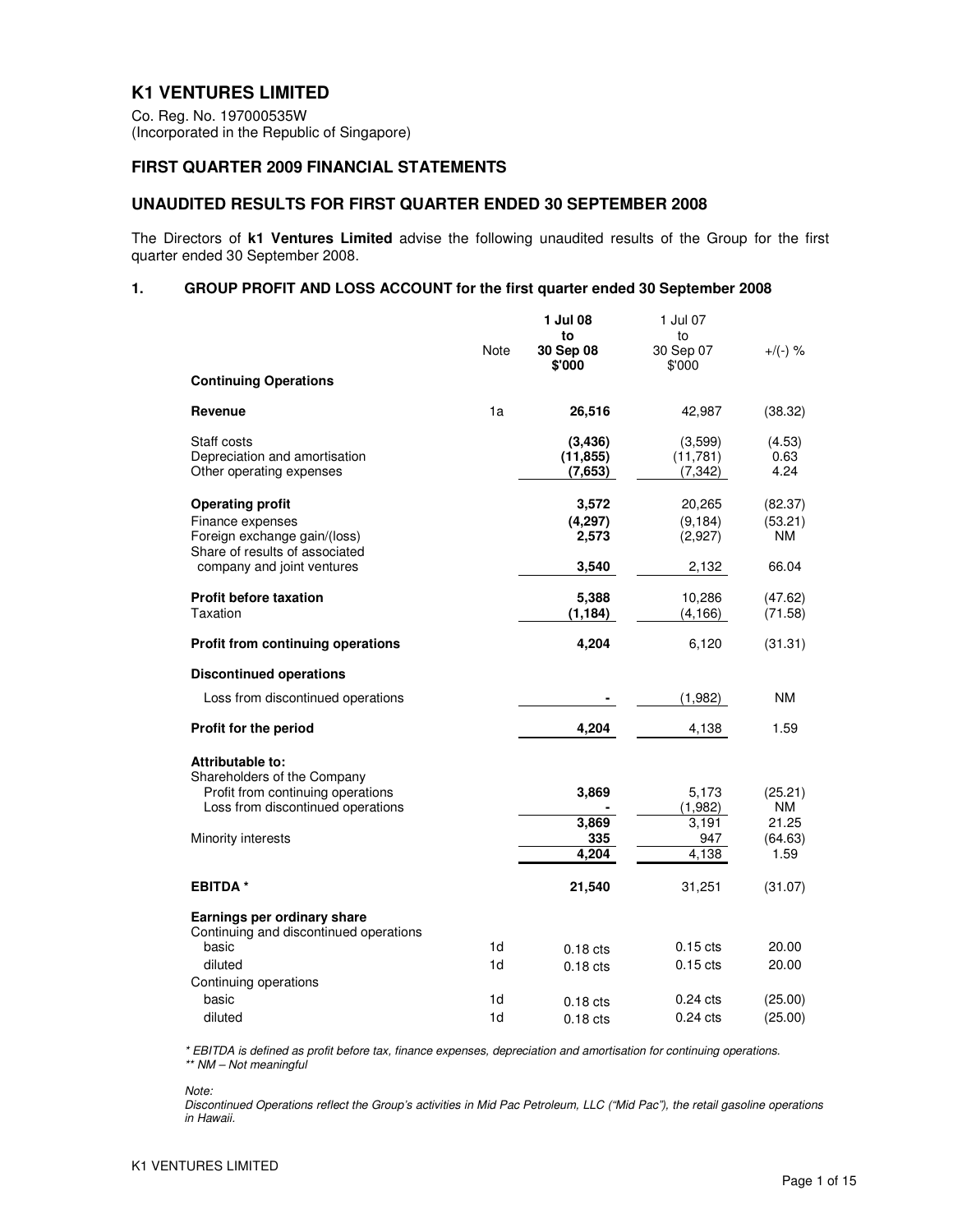## **NOTES TO GROUP PROFIT AND LOSS ACCOUNT**

# 1a. Breakdown of revenue

|                                     | 1 Jul 08<br>to      | 1 Jul 07<br>to      | $+$ /(-)<br>$\%$ |
|-------------------------------------|---------------------|---------------------|------------------|
|                                     | 30 Sep 08<br>\$'000 | 30 Sep 07<br>\$'000 |                  |
| <b>Continuing operations</b>        |                     |                     |                  |
| Revenue from transportation leasing | 22,150              | 31,390              | (29.44)          |
| Proceeds from sale of investments   |                     | 3,645               | <b>NM</b>        |
| Dividend income                     |                     | 934                 | <b>NM</b>        |
| Interest income from:               |                     |                     |                  |
| - Related parties                   | 545                 | 1,126               | (51.60)          |
| - Others                            | 282                 | 1,400               | (79.86)          |
| <b>Others</b>                       | 3.539               | 4,492               | (21.22)          |
|                                     | 26,516              | 42,987              | (38.32)          |
| <b>Discontinued operations</b>      |                     |                     |                  |
| Revenue from gasoline operations    |                     | 45,486              | <b>NM</b>        |
| <b>Others</b>                       |                     | 397                 | <b>NM</b>        |
|                                     |                     | 45,883              | <b>NM</b>        |
| Consideration for sale of business  |                     | 69,343              | <b>NM</b>        |
|                                     |                     | 115,226             | <b>NM</b>        |
|                                     | 26,516              | 158,213             | (83.24)          |
|                                     |                     |                     |                  |

1b. Pre-tax profit of the Group is arrived at after crediting/(charging) the following:

|                                            | 1 Jul 08<br>to<br>30 Sep 08<br>\$'000 | 1 Jul 07<br>to<br>30 Sep 07<br>\$'000 | $+/(-)$<br>% |
|--------------------------------------------|---------------------------------------|---------------------------------------|--------------|
| <b>Continuing operations</b>               |                                       |                                       |              |
| Profit on disposal of fixed assets         | 2,194                                 | 3.317                                 | (33.86)      |
| Profit on sale of investments              |                                       | 3,645                                 | <b>NM</b>    |
| Write-back of provision for doubtful debts | 6                                     | 138                                   | (95.62)      |
| Fair value gain - derivatives              |                                       | 17                                    | <b>NM</b>    |
| Discontinued operations                    |                                       |                                       |              |
| Profit on disposal of subsidiary           |                                       | 2.750                                 | <b>NM</b>    |
| Loss on disposal of fixed assets           |                                       | (164)                                 | <b>NM</b>    |

1c. There was no material adjustment for under or over provision of tax in respect of prior years.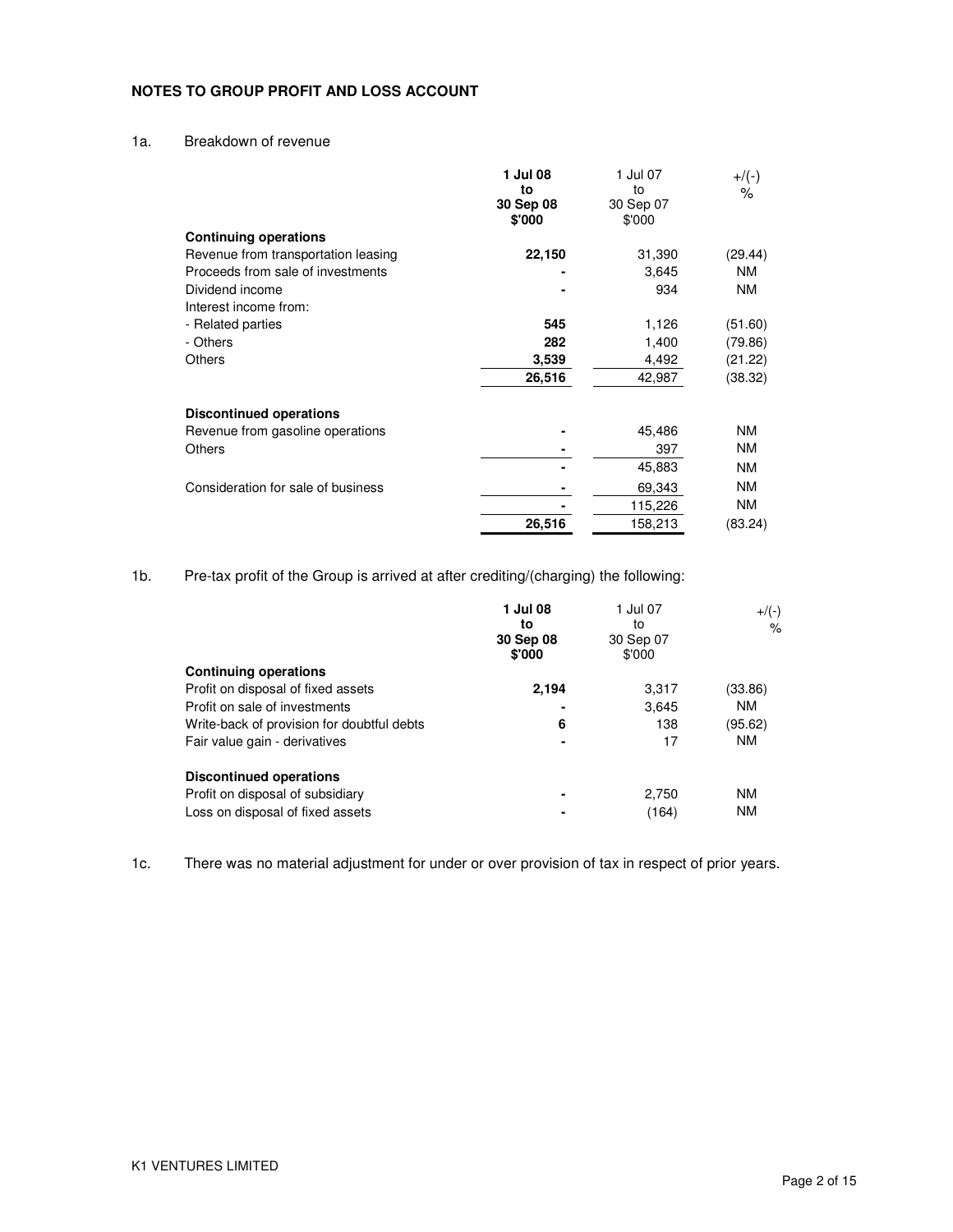### 1d. Earnings per ordinary share

|                                                                                                | <b>GROUP</b> |            |           |
|------------------------------------------------------------------------------------------------|--------------|------------|-----------|
|                                                                                                | 1 Jul 08     | 1 Jul 07   |           |
|                                                                                                | to           | To         | $+$ /(-)% |
|                                                                                                | 30 Sep 08    | 30 Sep 07  |           |
| From continuing and discontinued operations                                                    |              |            |           |
| Earnings per Ordinary share of the Group<br>based on net profit attributable to shareholders:- |              |            |           |
| Based on weighted average number of shares<br>(i)                                              | $0.18$ cts   | $0.15$ cts | 20.00     |
| - Weighted average number of shares ('000)                                                     | 2,165,603    | 2,127,603  | 1.79      |
| (ii)<br>On a fully diluted basis                                                               | $0.18$ cts   | $0.15$ cts | 20.00     |
| - Adjusted weighted average number of shares ('000)                                            | 2,165,718    | 2,139,500  | 1.23      |
| From continuing operations                                                                     |              |            |           |
| Earnings per Ordinary share of the Group<br>based on net profit attributable to shareholders:- |              |            |           |
| Based on weighted average number of shares<br>(i)                                              | $0.18$ cts   | $0.24$ cts | (25.00)   |
| - Weighted average number of shares ('000)                                                     | 2,165,603    | 2,127,603  | 1.79      |
| On a fully diluted basis<br>(ii)                                                               | $0.18$ cts   | $0.24$ cts | (25.00)   |
| - Adjusted weighted average number of shares ('000)                                            | 2,165,718    | 2,139,500  | 1.23      |

## 1e. There was no extraordinary item during the period.

## 1f. Discontinued operations

 Discontinued operation reflects the Group's activities in Mid Pac. Mid Pac engages in the business of acquiring, distributing and marketing petroleum products in Hawaii through 51 retail gas stations and sub-marketers and resellers.

 On 17 August 2007, the Company announced that an agreement was entered into for the sale of Mid Pac. The sale was completed on 31 August 2007.

07

i) An analysis of the results of discontinued operations, based on preliminary closing up to 31 August 07, is as follows:

|                                             | 2 months to 31 Aug 07<br>\$'000 |
|---------------------------------------------|---------------------------------|
| <b>Operations</b>                           |                                 |
| Revenue                                     | 45,883                          |
| <b>Expenses</b>                             | (45,966)                        |
| Profit before tax                           | (83)                            |
| <b>Profit from sale of business</b>         |                                 |
| Consideration                               | 69,343                          |
| Net carrying value of assets disposed       | (66,593)                        |
| Gain on disposal of discontinued operations | 2,750                           |
| Profit before tax for the year              | 2,667                           |
| Taxation                                    | (4,649)                         |
| Loss after tax                              | (1.982)                         |

ii) The impact of the discontinued operations on the cashflows of the Group is as follows:

|                     | 2 months to 31 Aug<br>\$'000 |
|---------------------|------------------------------|
| Operating cashflows | 1.207                        |
| Investing cashflows | 2.487                        |
| Financing cashflows | (12,205)                     |
| Net cashflows       | (8,511)                      |
| K1 VENTURES LIMITED |                              |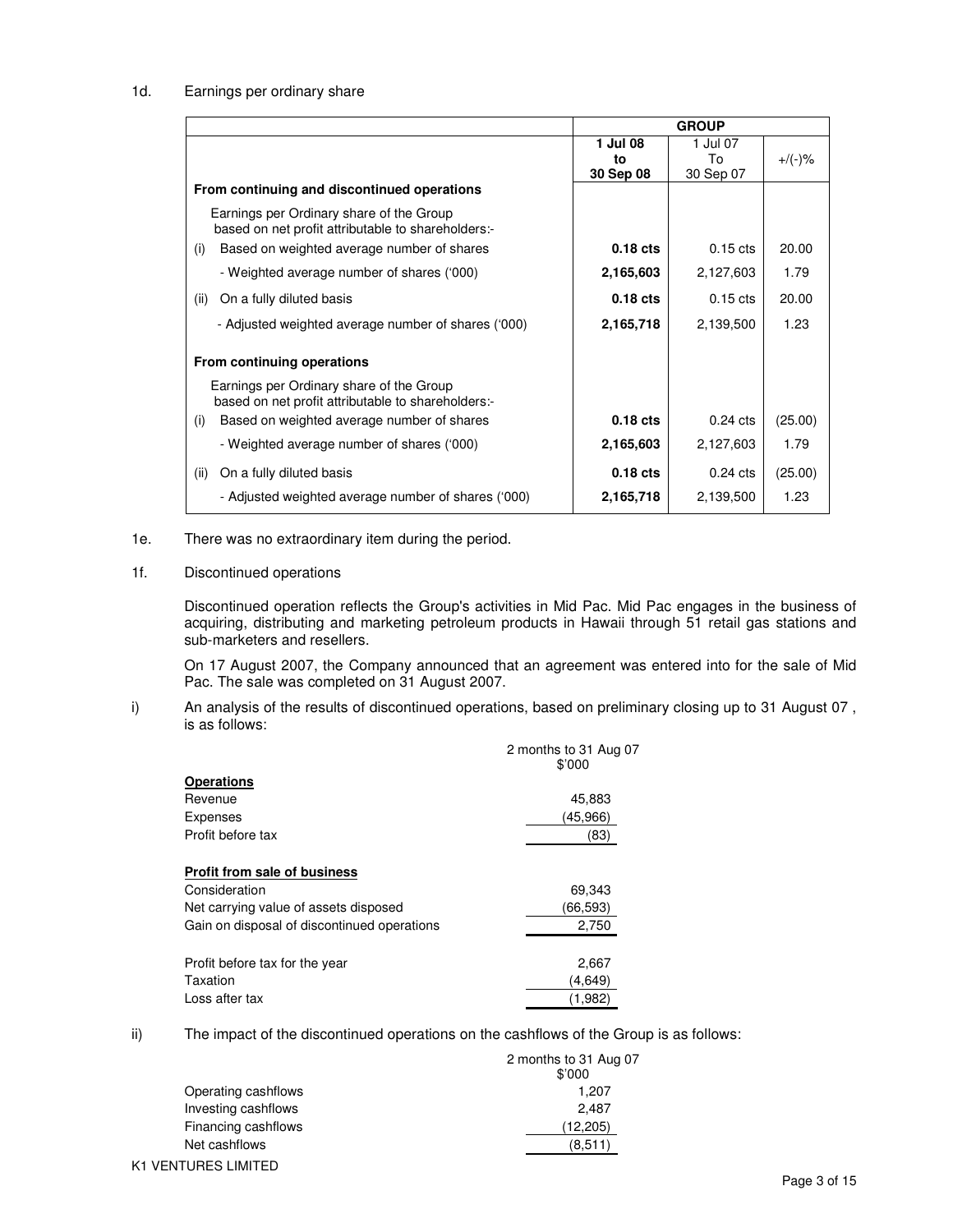# **2. BALANCE SHEETS as at 30 September 2008**

|                                                            | Group     |           |           | Company   |  |
|------------------------------------------------------------|-----------|-----------|-----------|-----------|--|
|                                                            | As at     | As at     | As at     | As at     |  |
|                                                            | 30 Sep 08 | 30 Jun 08 | 30 Sep 08 | 30 Jun 08 |  |
|                                                            | \$'000    | \$'000    | \$'000    | \$'000    |  |
| <b>Share capital</b>                                       | 196,437   | 196,437   | 196,437   | 196,437   |  |
| <b>Reserves</b>                                            | 368,278   | 353,729   | 228,728   | 225,401   |  |
| Share capital & reserves                                   | 564,715   | 550,166   | 425,165   | 421,838   |  |
| <b>Minority interests</b>                                  | 53,522    | 50,358    |           |           |  |
| Capital employed                                           | 618,237   | 600,524   | 425,165   | 421,838   |  |
| Represented by:                                            |           |           |           |           |  |
| <b>Fixed assets</b>                                        | 443,236   | 439,394   | 2         | 2         |  |
| <b>Subsidiaries</b>                                        |           |           | 288,314   | 287,127   |  |
| Associated company and joint ventures                      | 44,225    | 39,376    |           |           |  |
| Available-for-sale investments                             | 173,865   | 177,736   | 20,701    | 20,455    |  |
| Other assets                                               | 4,344     | 4,468     |           |           |  |
| Intangibles                                                | 205,628   | 195,740   |           |           |  |
|                                                            | 871,298   | 856,714   | 309,017   | 307,584   |  |
| <b>Current assets</b><br><b>Stocks</b><br>Amount due from: | 15,388    | 16,487    |           |           |  |
| - associated company and joint ventures                    |           | 309       |           |           |  |
| <b>Debtors</b>                                             | 10,185    | 18,597    | 62        | 304       |  |
| Bank balances, deposits & cash                             | 248,687   | 278,504   | 162,080   | 166,247   |  |
|                                                            | 274,260   | 313,897   | 162,142   | 166,551   |  |
| <b>Current liabilities</b>                                 |           |           |           |           |  |
| Creditors                                                  | 9,049     | 15,942    | 34,879    | 35,167    |  |
| Amounts due to:                                            |           |           |           |           |  |
| - subsidiaries                                             |           |           | 708       | 6,749     |  |
| - associated company and joint ventures                    | 300       | 428       |           |           |  |
| Term Ioans                                                 | 2,882     | 3,065     |           |           |  |
| Provision for taxation                                     | 39,865    | 60,587    | 2,055     | 2,029     |  |
|                                                            | 52,096    | 80,022    | 37,642    | 43,945    |  |
| <b>Net current assets</b>                                  | 222,164   | 233,875   | 124,500   | 122,606   |  |
|                                                            |           |           |           |           |  |
| <b>Non-current liabilities</b>                             |           |           |           |           |  |
| Term Ioans                                                 | 275,548   | 293,684   |           |           |  |
| Deferred liabilities                                       | 567       | 4,444     |           |           |  |
| Deferred taxation                                          | 199,110   | 191,937   | 8,352     | 8,352     |  |
|                                                            | 475,225   | 490,065   | 8,352     | 8,352     |  |
| <b>Net assets</b>                                          | 618,237   | 600,524   | 425,165   | 421,838   |  |
|                                                            |           |           |           |           |  |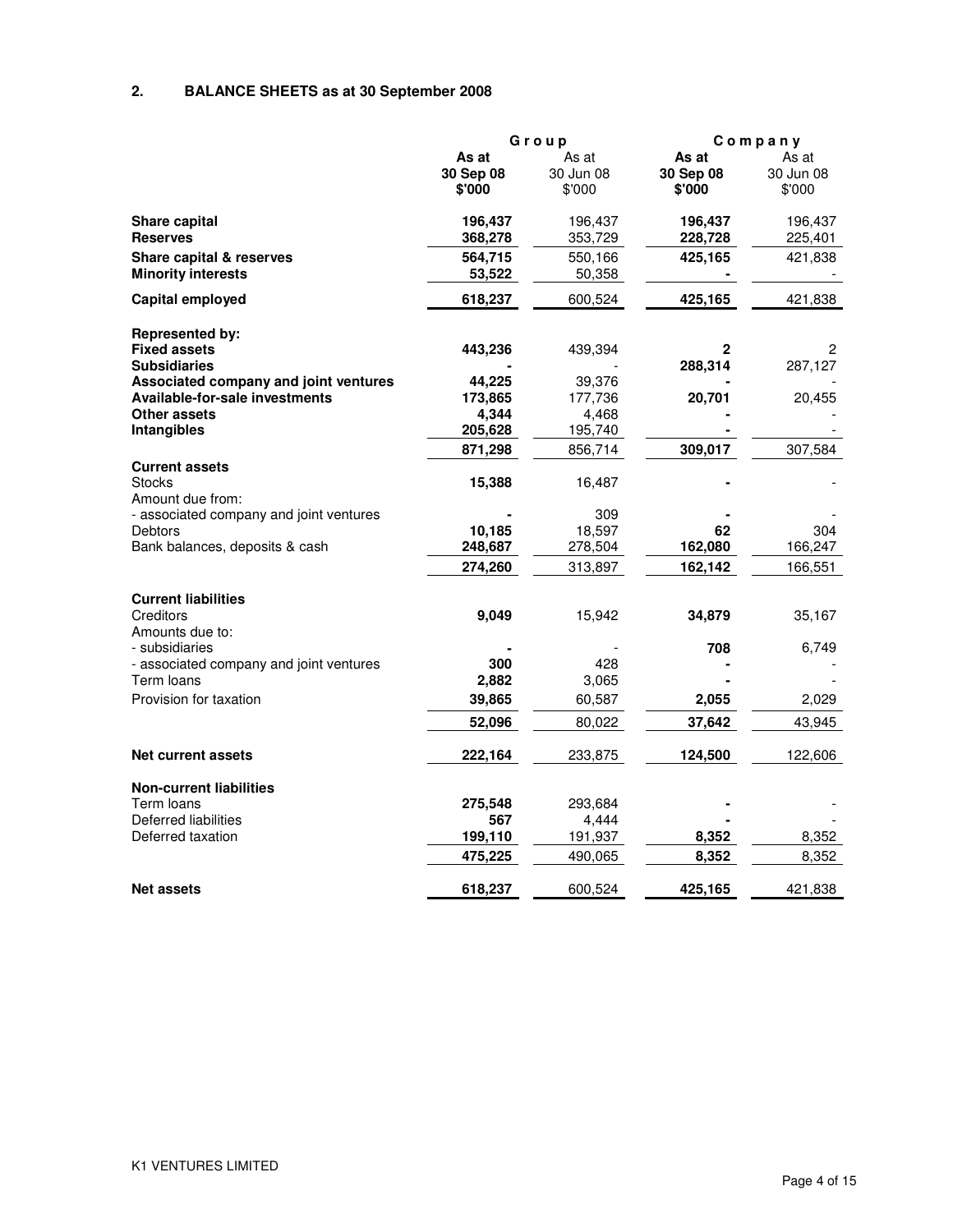### **NOTES TO BALANCE SHEETS**

### 2a. Group's borrowings and debt securities

(i) Amount repayable in one year or less, or on demand

| As at 30 Sep 08 |                  | As at 30 Jun 08 |           |  |
|-----------------|------------------|-----------------|-----------|--|
| <b>Secured</b>  | <b>Unsecured</b> | Secured         | Unsecured |  |
| \$'000          | \$'000           | \$'000          | \$'000    |  |
| 2.882           |                  | 3.065           |           |  |

### (ii) Amount repayable after one year

| As at 30 Sep 08<br>As at 30 Jun 08 |                  |         |           |
|------------------------------------|------------------|---------|-----------|
| <b>Secured</b>                     | <b>Unsecured</b> | Secured | Unsecured |
| \$'000                             | \$'000           | \$'000  | \$'000    |
| 275.548                            |                  | 293,684 |           |

### (iii) Details of any collateral

The term loans pertained to debt financing taken up by Helm and are pledged against the assets of Helm. The net book value of the fixed assets and other assets pledged to financial institutions amounted to \$727 million (June 2008: \$728 million).

### 2b. Net asset value

|                                                  | <b>GROUP</b> |           | <b>COMPANY</b> |           |           |           |
|--------------------------------------------------|--------------|-----------|----------------|-----------|-----------|-----------|
|                                                  | As at        | As at     |                | As at     | As at     |           |
|                                                  | 30 Sep 08    | 30 Jun 08 | $+$ /(-)%      | 30 Sep 08 | 30 Jun 08 | $+/(-)$ % |
|                                                  |              |           |                |           |           |           |
| Net asset value<br>per Ordinary Share #          | \$0.26       | \$0.25    | 4.00           | \$0.20    | \$0.19    | 5.26      |
| Net tangible asset value<br>per Ordinary Share # | \$0.17       | \$0.16    | 6.25           | \$0.20    | \$0.19    | 5.26      |

# Based on issued share capital of 2,165,603,003 ordinary shares as at the end of the financial period (June 2008: 2,165,603,003).

## 2c. Balance sheet review

Group shareholders' funds increased from \$550.2 million as at 30 June 2008 to \$564.7 million as at 30 September 2008. The \$14.5 million increase was driven by a net increase in translation reserves as a result of currency fluctuations in the US dollar and retained profits for the period partially offset by a downward revaluation of the Group's investment in McMoRan Exploration Co. ("MMR").

Group total assets of \$1.15 billion at 30 September 2008 were \$25.1 million less than at 30 June 2008. The decrease in total assets was primarily due to a decrease of \$29.8 million in cash, principally related to the pay down of Helm's term loan and payment of income taxes, and the reduction in valuation of the Group's investment in MMR partially offset by positive foreign translation adjustments.

Group total liabilities decreased by \$42.8 million to \$527.3 million as of 30 September 2008 as compared to \$570.1 million at 30 June 2008. This decrease was driven by the reduction of Helm's term loan and a decrease in the provision for taxation.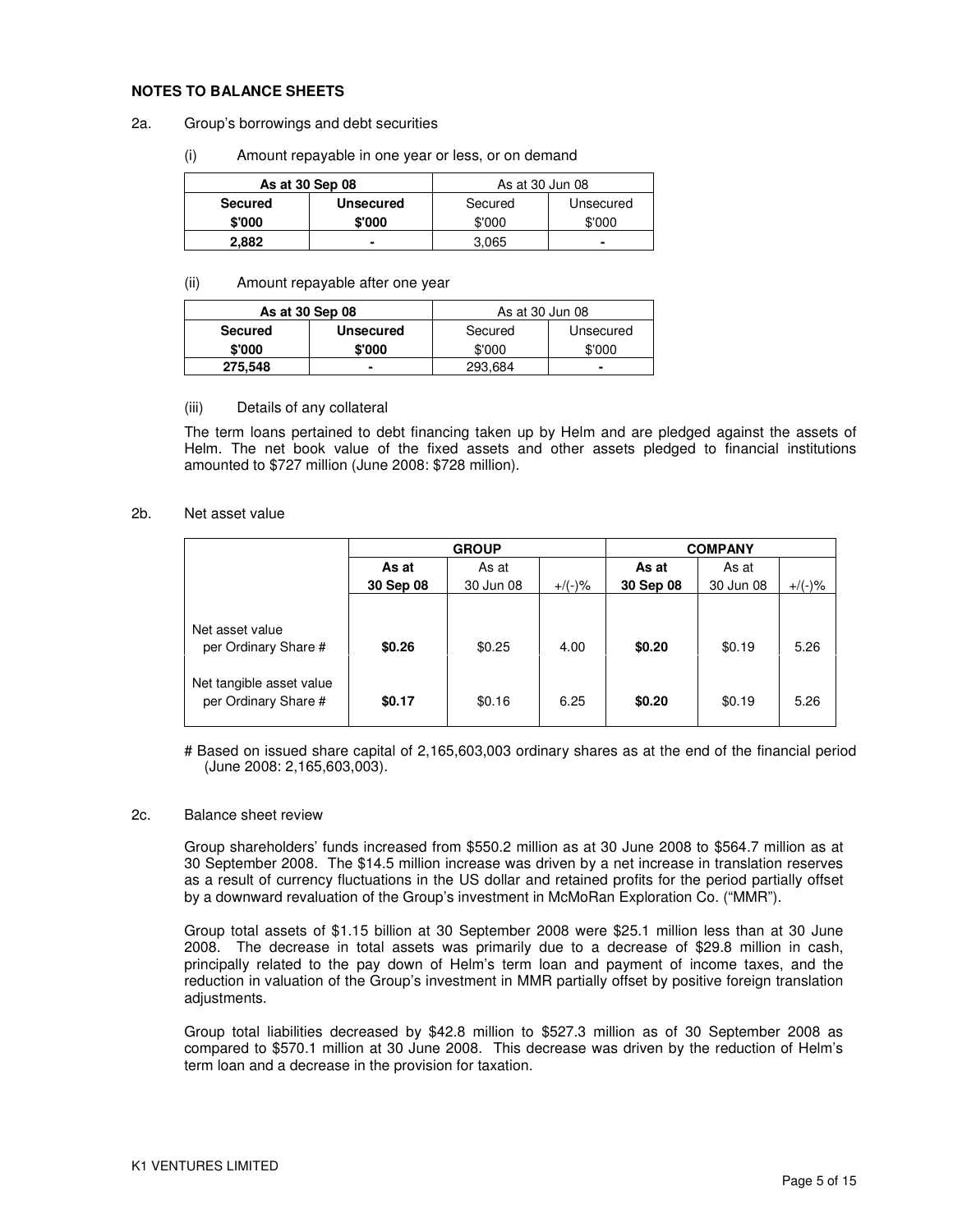# **3. CONSOLIDATED CASHFLOW STATEMENT for the first quarter ended 30 September 2008**

|                                                                         |      | 1 Jul 08        | 1 Jul 07          |
|-------------------------------------------------------------------------|------|-----------------|-------------------|
|                                                                         | Note | to<br>30 Sep 08 | to<br>30 Sep 07   |
|                                                                         |      | \$'000          | \$'000            |
| <b>CASH FLOWS FROM OPERATING ACTIVITIES</b>                             |      |                 |                   |
| Operating profit                                                        |      | 3,572           | 22,932            |
| Adjustments:                                                            |      |                 |                   |
| Depreciation and amortisation                                           |      | 11,855          | 12,331            |
| Dividend income (non cash)                                              |      |                 | (934)             |
| Profit on disposal of subsidiary                                        |      |                 | (2,750)           |
| Profit on disposal of fixed assets<br>Profit on sale of investments     |      | (2, 194)        | (3, 153)          |
| Cash flow from operations before changes in working capital             |      | 13,233          | (3,645)<br>24,781 |
| Working capital changes:                                                |      |                 |                   |
| <b>Stocks</b>                                                           |      | 5,111           | (5, 816)          |
| Debtors                                                                 |      | 9,499           | (1, 462)          |
| Creditors                                                               |      | (11, 261)       | 3,425             |
| Translation of foreign subsidiaries and others                          |      | 3,023           | (1, 331)          |
|                                                                         |      | 19,605          | 19,597            |
| Interest paid                                                           |      | (4, 165)        | (10,083)          |
| Income taxes paid                                                       |      | (22,060)        | (300)             |
| Net cash (used in)/from operating activities                            |      | (6,620)         | 9,214             |
|                                                                         |      |                 |                   |
| <b>CASH FLOWS FROM INVESTING ACTIVITIES</b><br>Disposal of subsidiaries | 3a   |                 |                   |
| Purchase of fixed assets                                                |      | (785)           | 68,353<br>(5,944) |
| Proceeds from disposal of fixed assets                                  |      | 9,382           | 6,173             |
| Proceeds from distribution from associated company                      |      | 1,046           |                   |
| Net proceeds from disposal and capital distribution of                  |      |                 |                   |
| investments                                                             |      |                 | 4,318             |
| Purchase of investment                                                  |      | (246)           |                   |
| Net cash from investing activities                                      |      | 9,397           | 72,900            |
|                                                                         |      |                 |                   |
| <b>CASH FLOWS FROM FINANCING ACTIVITIES</b>                             |      |                 |                   |
| Proceeds from term loans                                                |      |                 | 4,084             |
| Repayment of term loans                                                 |      | (34, 817)       | (16, 677)         |
| Net cash used in financing activities                                   |      | (34, 817)       | (12, 593)         |
| Net (decrease)/increase in cash and cash equivalents                    |      | (32,040)        | 69,521            |
| Cash and cash equivalents as at beginning of period                     |      | 277,799         | 305,795           |
| Effects of exchange rate changes on cash and cash                       |      |                 |                   |
| equivalents                                                             |      | 2,573           | (2,927)           |
| Cash and cash equivalents at end of period                              | 3b   | 248,332         | 372,389           |
| <b>Restricted cash</b>                                                  | 3b   |                 |                   |
|                                                                         |      | 355             | 7,811             |
|                                                                         |      | 248,687         | 380,200           |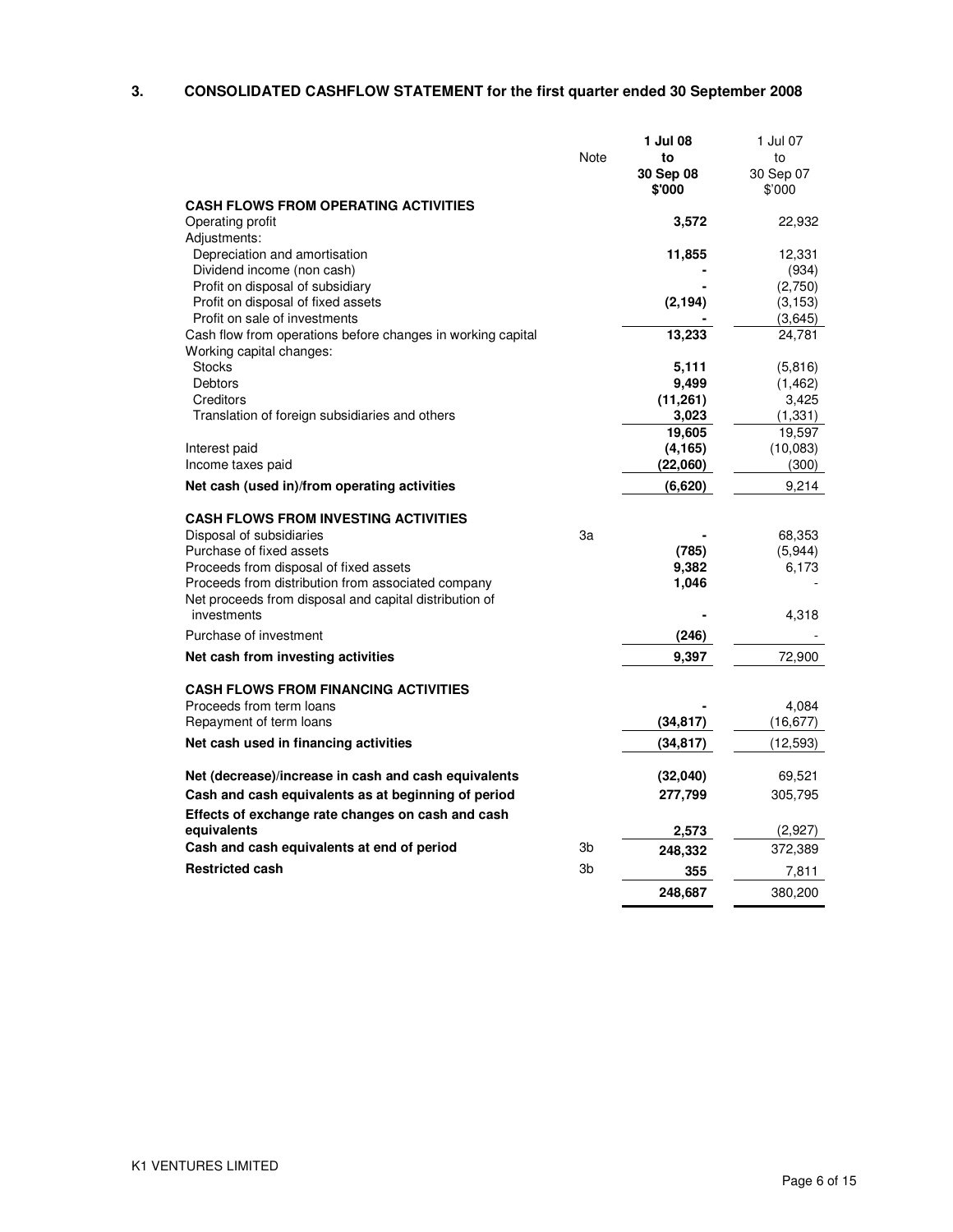## **NOTES TO CONSOLIDATED CASHFLOW STATEMENT**

# 3a. Disposal of subsidiary

The fair values of net assets and liabilities of a subsidiary disposed, based on preliminary closing statement, were as follows:

|                                            | 1 Jul 07  |
|--------------------------------------------|-----------|
|                                            | to        |
|                                            | 30 Sep 07 |
|                                            | \$'000    |
| Fixed assets                               | (37,898)  |
|                                            |           |
| Intangibles                                | (13,029)  |
| Other assets                               | (564)     |
| <b>Debtors</b>                             | (7, 446)  |
| <b>Stock</b>                               | (10, 832) |
| Bank balances and cash                     | (990)     |
| Creditors                                  | 10.011    |
| Provision for taxation                     | 43        |
| Deferred taxation                          | (308)     |
| Deferred liabilities                       | 2,111     |
| Foreign exchange translation reserves      | (7,691)   |
|                                            | (66,593)  |
| Net profit on disposal                     | (2,750)   |
| Sales Proceeds                             | (69, 343) |
| Add: Bank balance and cash disposed        | 990       |
| Cash flow on disposal net of cash disposed | (68,353)  |

### 3b. Bank balances, deposits and cash

|                                                                   | 1 Jul 08<br>to<br>30 Sep 08<br>\$'000 | 1 Jul 07<br>to<br>30 Sep 07<br>\$'000 |
|-------------------------------------------------------------------|---------------------------------------|---------------------------------------|
| Bank balances, deposits and cash<br>Deposits with related parties | 35,124<br>213,208                     | 361,793<br>10,596                     |
| Cash and cash equivalents                                         | 248,332                               | 372,389                               |
| Restricted cash held under escrow                                 | 355                                   | 7,811                                 |
|                                                                   | 248,687                               | 380,200                               |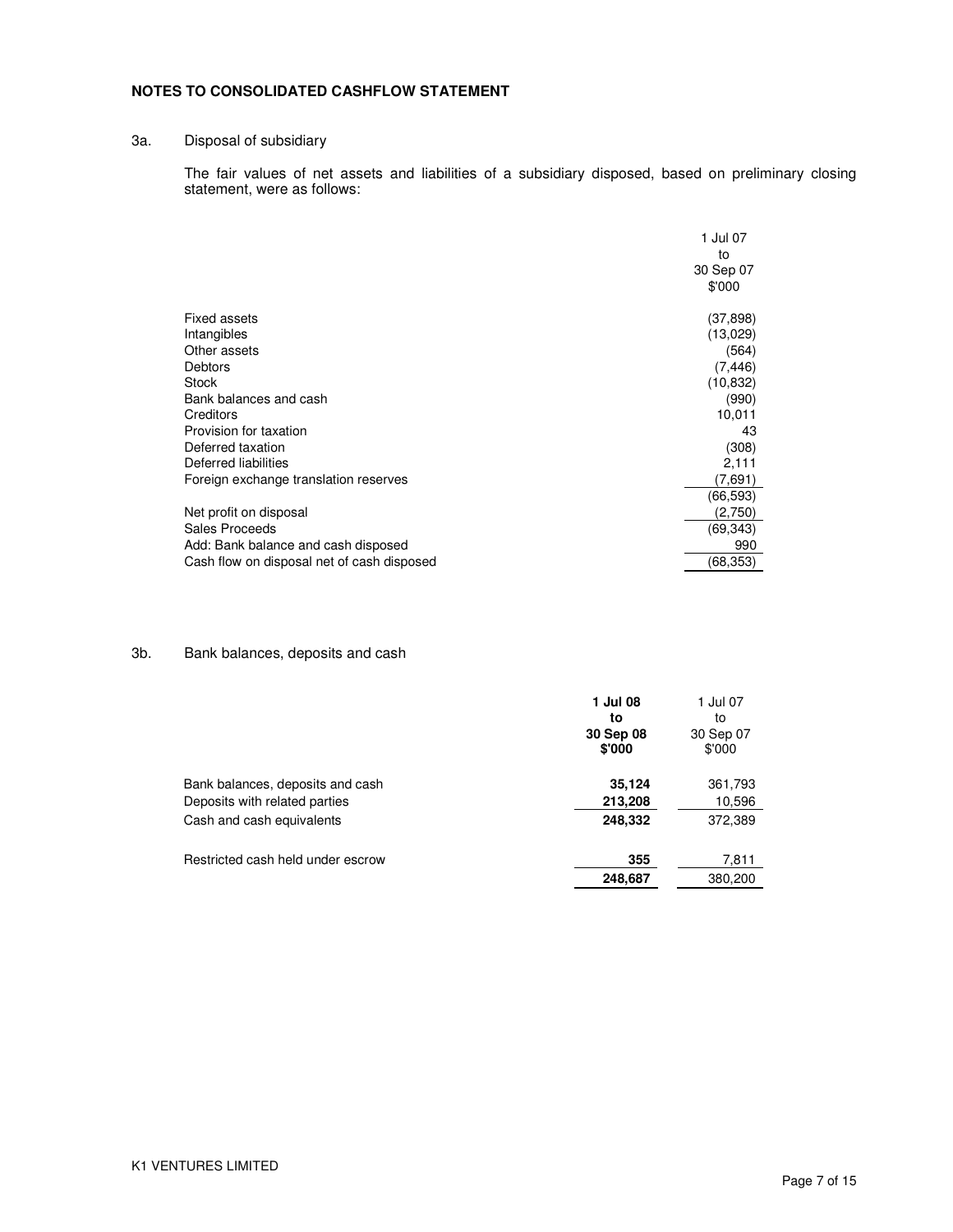# **4. STATEMENTS OF CHANGES IN EQUITY**

# 4a. Group Statement of Changes in Equity for the first quarter ended 30 September 2008

|                                       | Attributable to equity holders of the Company |                 |                    |                 |                 |           |                 |
|---------------------------------------|-----------------------------------------------|-----------------|--------------------|-----------------|-----------------|-----------|-----------------|
|                                       | Foreign                                       |                 |                    |                 |                 |           |                 |
|                                       |                                               |                 |                    |                 |                 |           |                 |
|                                       | <b>Share</b>                                  | Capital         | <b>Translation</b> | Revenue         | Capital &       | Minority  | Capital         |
|                                       | Capital                                       | <b>Reserves</b> | <b>Account</b>     | <b>Reserves</b> | <b>Reserves</b> | Interests | <b>Employed</b> |
|                                       | \$'000                                        | \$'000          | \$'000             | \$'000          | \$'000          | \$'000    | \$'000          |
| 2008                                  |                                               |                 |                    |                 |                 |           |                 |
| As at 1 July 2008                     | 196,437                                       | 48,493          | (56,998)           | 362,234         | 550,166         | 50,358    | 600,524         |
| Fair value changes on                 |                                               |                 |                    |                 |                 |           |                 |
| available-for-sale investment         |                                               | (5, 237)        |                    | ۰               | (5, 237)        |           | (5, 237)        |
| Fair value changes on cashflow hedges |                                               | 265             |                    | ٠               | 265             |           | 265             |
| Exchange differences arising on       |                                               |                 |                    |                 |                 |           |                 |
| consolidation                         | ۰                                             | ٠               | 15,652             | ۰               | 15,652          | 2,829     | 18,481          |
| Net (loss)/gain not recognised in     |                                               |                 |                    |                 |                 |           |                 |
| profit & loss account                 |                                               | (4,972)         | 15,652             |                 | 10,680          | 2,829     | 13,509          |
| Profit for the period                 | ۰                                             |                 | ۰                  | 3,869           | 3,869           | 335       | 4,204           |
| As at 30 September 2008               | 196,437                                       | 43,521          | (41, 346)          | 366,103         | 564,715         | 53,522    | 618,237         |

| 2007                                     |         |         |           |                          |         |          |           |
|------------------------------------------|---------|---------|-----------|--------------------------|---------|----------|-----------|
| As at 1 July 2007                        | 318,774 | 43,084  | (37, 553) | 355,023                  | 679,328 | 48,414   | 727,742   |
| Fair value changes on                    |         |         |           |                          |         |          |           |
| available-for-sale investments           |         | 19,621  |           | $\overline{\phantom{a}}$ | 19,621  | 5,712    | 25,333    |
| Fair value gain realised and transferred |         |         |           |                          |         |          |           |
| to profit and loss account upon disposal |         |         |           |                          |         |          |           |
| of investment                            |         | (2,948) |           |                          | (2,948) |          | (2,948)   |
| Fair value changes on cashflow hedges    |         | (435)   |           |                          | (435)   |          | (435)     |
| Exchange differences arising on          |         |         |           |                          |         |          |           |
| consolidation                            |         |         | (9,893)   |                          | (9,893) | (1, 457) | (11, 350) |
| Currency translation gain transferred to |         |         |           |                          |         |          |           |
| profit and loss account                  |         |         | 7,685     |                          | 7,685   |          | 7,685     |
| Net gain/(loss) not recognised in        |         |         |           |                          |         |          |           |
| profit & loss account                    |         | 16,238  | (2,208)   |                          | 14,030  | 4,255    | 18,285    |
| Profit for the period                    |         |         |           | 3,191                    | 3,191   | 947      | 4,138     |
| As at 30 September 2007                  | 318,774 | 59,322  | (39,761)  | 358,214                  | 696,549 | 53,616   | 750,165   |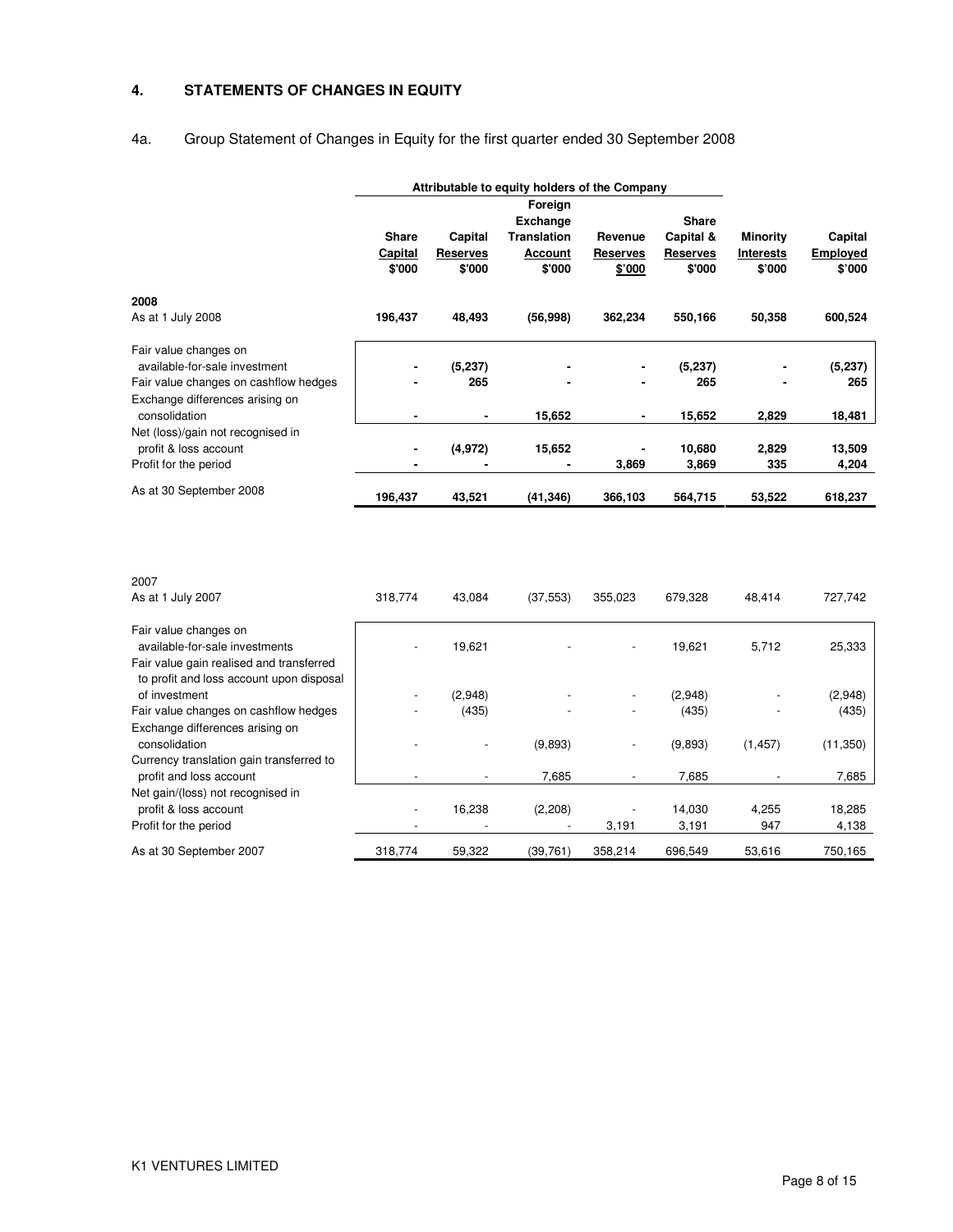4b. Company Statement of Changes in Equity for the first quarter ended 30 September 2008

|                                                                                                                         | <b>Share</b><br>Capital<br>\$'000 | Capital<br><b>Reserves</b><br>\$'000 | Revenue<br><b>Reserves</b><br>\$'000 | Total<br>\$'000  |
|-------------------------------------------------------------------------------------------------------------------------|-----------------------------------|--------------------------------------|--------------------------------------|------------------|
| 2008<br>As at 1 July 2008<br>Profit for the period                                                                      | 196,437                           | 5,351                                | 220,050<br>3.327                     | 421,838<br>3,327 |
| As at 30 September 2008                                                                                                 | 196,437                           | 5,351                                | 223,377                              | 425,165          |
| 2007<br>As at 1 July 2007<br>Fair value gain realised and<br>transferred to profit and loss<br>account upon disposal of | 318,774                           | 6,211                                | 257,216                              | 582,201          |
| investment                                                                                                              |                                   | (2,948)                              |                                      | (2,948)          |
| Profit for the period                                                                                                   |                                   |                                      | 14,533                               | 14,533           |
| As at 30 September 2007                                                                                                 | 318,774                           | 3.263                                | 271.749                              | 593,786          |

### 4c. Share capital

Since 30 June 2008, no shares were issued by virtue of the exercise of options to take up unissued shares of the Company. As at 30 September 2008, there were unexercised options for 215,000 (June 2008: 215,000) of unissued ordinary shares under the Keppel Marine Share Option Scheme 1990.

The issued share capital of the Company as at 30 September 2008 was 2,165,603,003 ordinary shares.

As at 30 September 2008, the Company was not holding any treasury shares.

### **5. AUDIT**

The financial statements have not been audited nor reviewed by the Company's auditors.

### **6. AUDITORS' REPORT**

Not applicable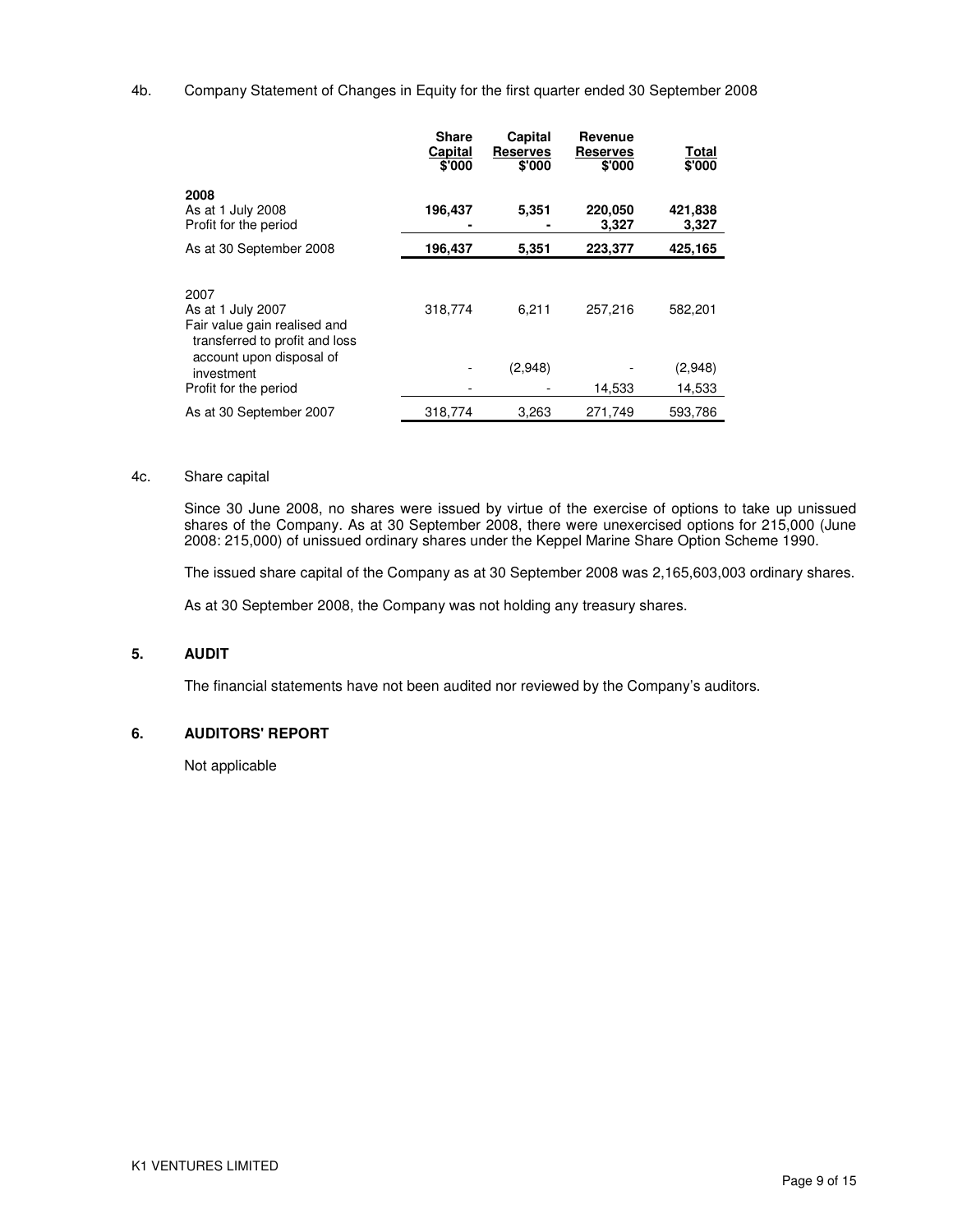## **7. ACCOUNTING POLICIES**

The Group has applied the same accounting policies and methods of computation in the financial statements for the current financial period compared with those of the audited financial statements as at 30 June 2008.

### **8. CHANGES IN THE ACCOUNTING POLICIES**

Not applicable.

### **9. REVIEW OF GROUP PERFORMANCE**

Group revenue from continuing operations of \$26.5 million for 1Q FY2009 represents a decrease of 38.3% as compared to the corresponding period last year. The decrease in revenue from continuing operations was mainly attributable to a decrease in Helm's leasing revenue and lower interest income from fixed deposits.

Group profit before tax (PBT) from continuing operations for 1Q FY2009 was \$5.4 million as compared to \$10.3 million for the corresponding period last year, a decrease of 47.6%. The decrease in PBT was mainly attributable to lower revenue, as mentioned above, partially offset by lower finance expenses, improved results from Helm's associated companies, and positive foreign exchange movements.

The Group's EBITDA for 1Q FY2009 from continuing operations decreased by 31.1% to \$21.5 million mostly driven by lower leasing revenue from Helm.

Profit attributable to shareholders (PATMI) from continuing operations for 1Q FY2009 was \$3.9 million as compared to \$5.2 million in the prior year, a decrease of 25.2%.

Basic earnings per share (EPS) for 1Q FY2009 increased to 0.18 cents from 0.15 cents, a 20.0% increase as compared to the prior year. EPS from continuing operations, which excludes Mid Pac's results, decreased by 25.0% as compared to the prior year.

In the opinion of the Directors, no factor has arisen between 30 September 2008 and the date of this report which would materially affect the results of the Group and the Company for the period just ended.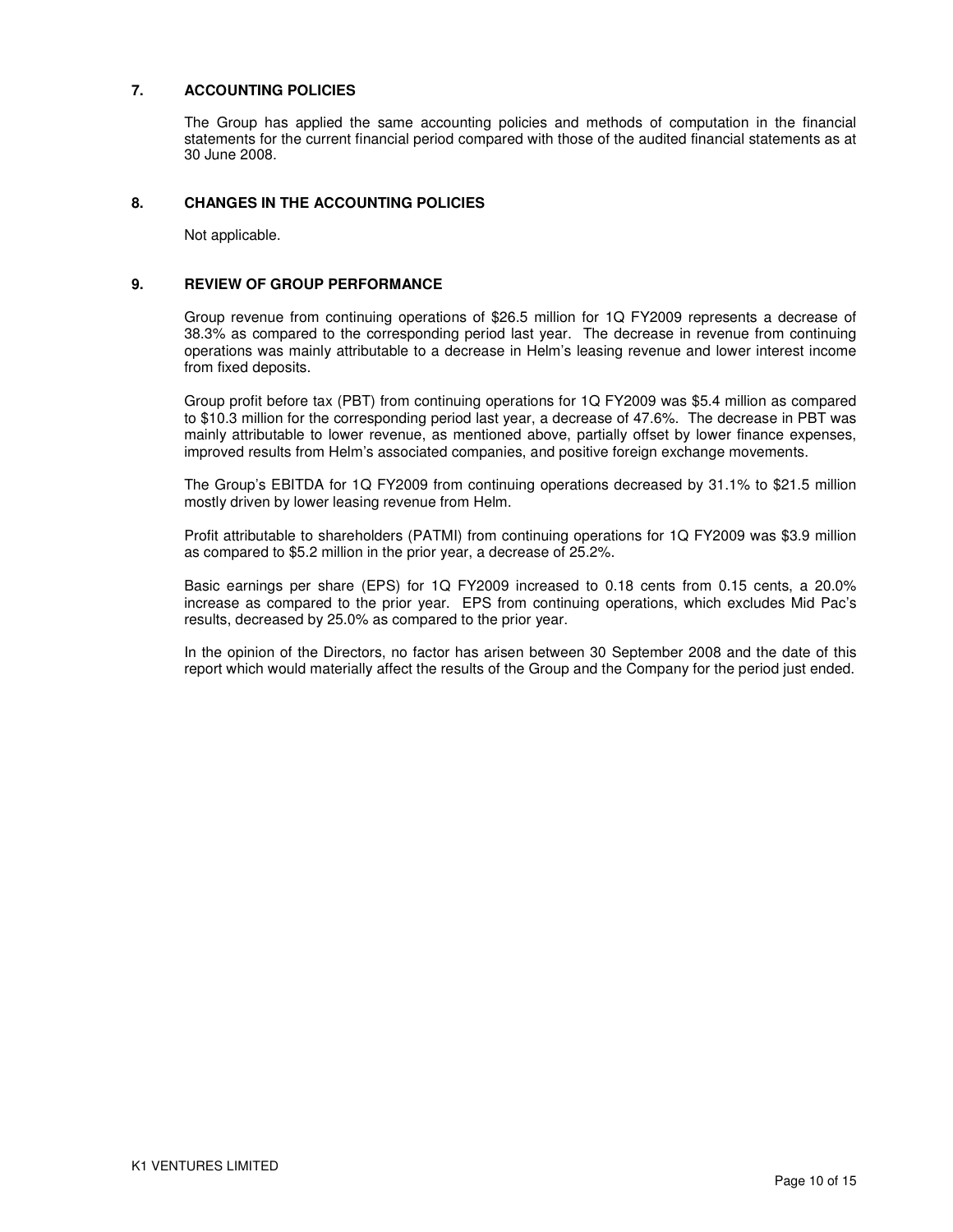## **10. VARIANCE FROM PROSPECT STATEMENT**

No material variance from previous statement.

## **11. PROSPECTS**

The Group's operating subsidiary, Helm Holding Corporation, is expected to continue to see weakness in rail traffic volumes but is expected to have positive cashflow from operations which will be used to reduce debt.

Management will continue to be pro-active with the current investments and focus on shareholder value enhancement.

## **12. DIVIDEND/CAPITAL DISTRIBUTION**

12a. Current Financial Period Reported On

Any dividend recommended for the current financial period reported on? No

12b. Corresponding Period of the Immediately Preceding Financial Year

Any dividend declared for the corresponding period of the immediately preceding financial year? No

12c. Date Payable

Not applicable

12d. Books Closure Date

Not applicable

12e. If no dividend has been declared/recommended, a statement to that effect.

No dividend has been declared for the quarter ended 30 September 2008.

For the year ended 30 June 2008, the Board of Directors had recommended a tax exempt one-tier final dividend of 5 cents per share. The dividend has been approved by shareholders at the Annual General Meeting held on 31 October 2008. The dividend will be paid to the shareholders on 18 November 2008.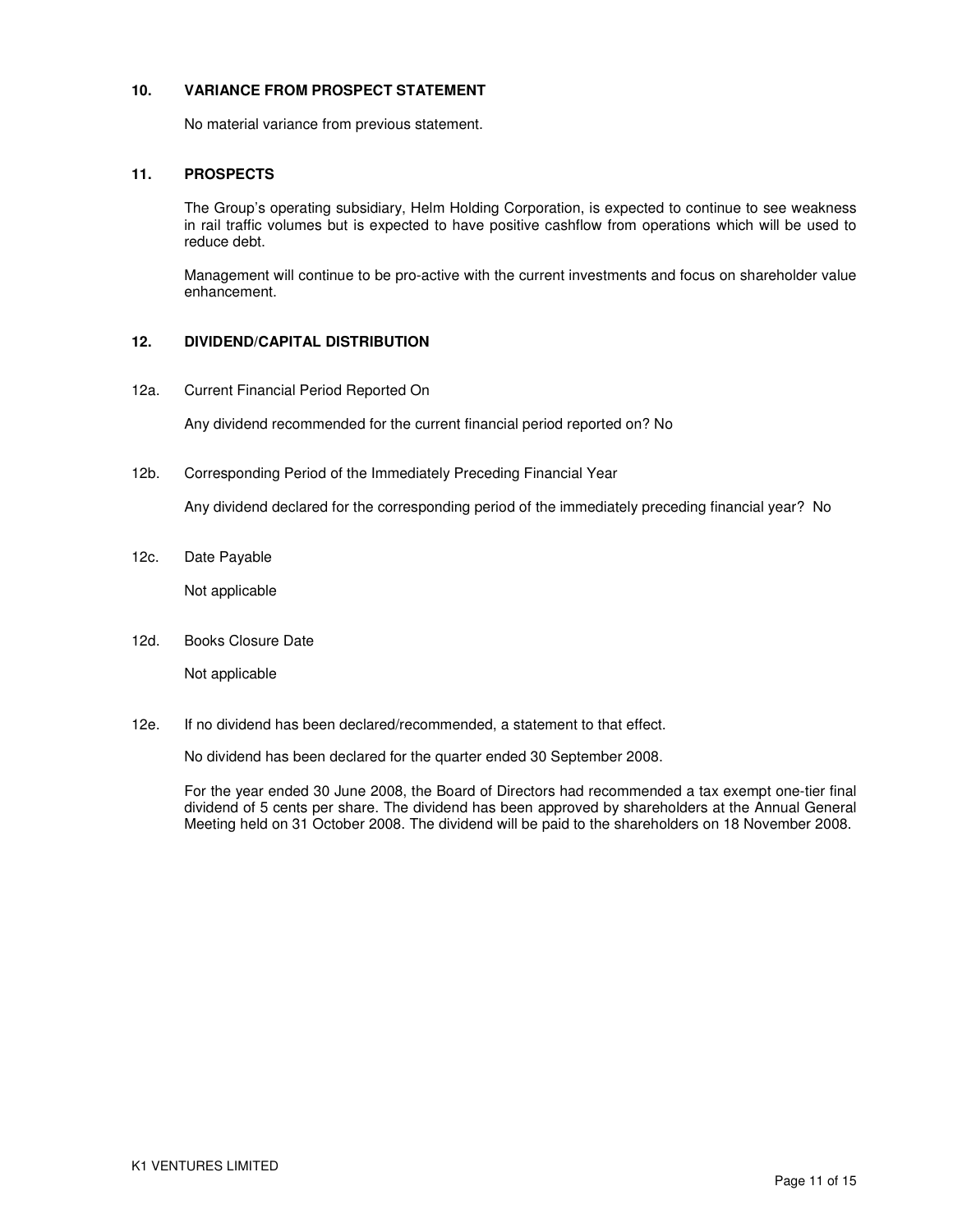### **13. SEGMENT ANALYSIS**

### **BUSINESS SEGMENT**

The Group has segmented its continuing operations into Transportation Leasing and Investments. The Transportation Leasing segment represents Helm's locomotive and railcar leasing business in North America. The Group's Investment activities consist of the Group's investments in quoted and unquoted investments.

The Group's energy-related investments from continuing operations have been classified under the Investment segment. They were classified under the Energy segment in previous years. The comparative segment analysis has also been reclassified to be consistent with the existing segment reporting.

Discontinued Operations reflects the Group's activities in Mid Pac, the retail gasoline operations in Hawaii, which was disposed on 31 August 2007.

First Quarter ended 30 September 2008

|                                                                                                                              | Transportation<br>Leasing<br>\$'000 | <b>Investments</b><br>\$'000 | Total<br>\$'000                    |
|------------------------------------------------------------------------------------------------------------------------------|-------------------------------------|------------------------------|------------------------------------|
| Revenue                                                                                                                      | 25,689                              | 827                          | 26,516                             |
| <b>Results</b><br>Operating profit<br>Finance expenses<br>Foreign exchange gain<br>Share of results of<br>associated company | 3,662<br>(4,297)<br>3,540           | (90)<br>2,573                | 3,572<br>(4,297)<br>2,573<br>3,540 |
| Profit before taxation                                                                                                       | 2,905                               | 2,483                        | 5,388                              |
| <b>Other information</b><br>Segment assets<br>Investment in<br>associated company and<br>joint ventures<br>Total             | 682,865<br>44,225<br>727,090        | 418,468<br>418,468           | 1,101,333<br>44,225<br>1,145,558   |
| Segment liabilities<br>Net tax provision &<br>deferred taxation                                                              | 286,764<br>169,809                  | 1,582<br>69,166              | 288,346<br>238,975                 |
| Total                                                                                                                        | 456,573                             | 70,748                       | 527,321                            |
| Net assets                                                                                                                   | 270,517                             | 347,720                      | 618,237                            |
| Capital expenditure<br>Depreciation and                                                                                      | 785                                 |                              | 785                                |
| amortisation                                                                                                                 | (11, 851)                           | (4)                          | (11, 855)                          |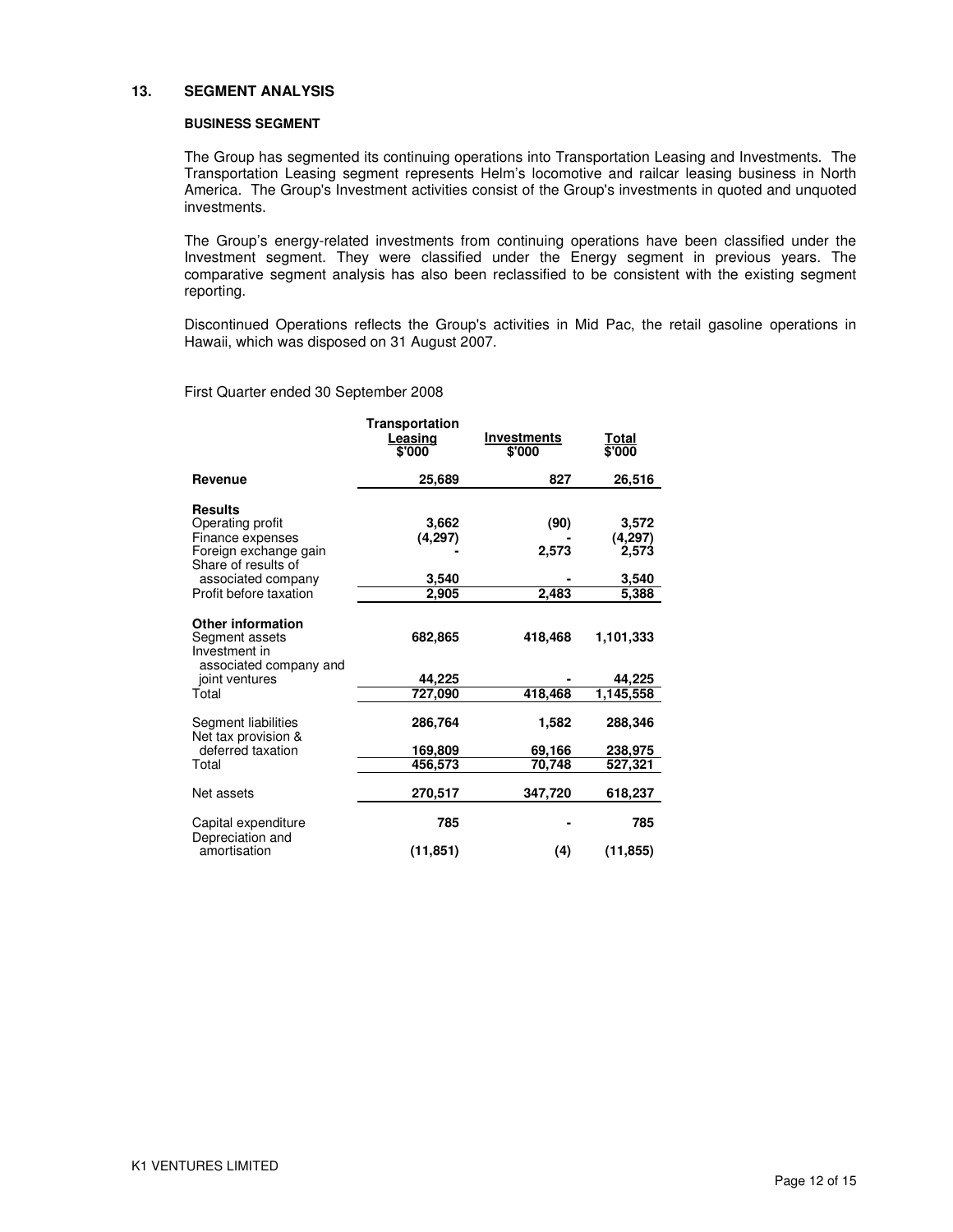## First Quarter ended 30 September 2007

|                                                                                                        | <b>Continuing Operations</b>        |                       |                               | Discontinued<br>Operations | Total<br>Operations           |
|--------------------------------------------------------------------------------------------------------|-------------------------------------|-----------------------|-------------------------------|----------------------------|-------------------------------|
|                                                                                                        | Transportation<br>Leasing<br>\$'000 | Investments<br>\$'000 | Total<br>\$'000               | Midpac<br>\$'000           | \$'000                        |
| Revenue                                                                                                | 36,816                              | 6,171                 | 42,987                        | 115,226                    | 158,213                       |
| <b>Results</b><br>Operating profit<br>Finance expenses<br>Foreign exchange loss<br>Share of results of | 15.225<br>(9, 184)                  | 5,040<br>(2,927)      | 20.265<br>(9, 184)<br>(2,927) | 2,667                      | 22.932<br>(9, 184)<br>(2,927) |
| associated company                                                                                     | 2,132                               |                       | 2,132                         |                            | 2,132                         |
| Profit before taxation                                                                                 | 8.173                               | 2,113                 | 10,286                        | 2,667                      | 12,953                        |
| <b>Other information</b><br>Segment assets<br>Investment in<br>associated company and                  | 820,510                             | 551,419               | 1,371,929                     |                            | 1,371,929                     |
| joint ventures                                                                                         | 83,306                              |                       | 83,306                        |                            | 83,306                        |
| Tax recoverable                                                                                        |                                     | 2,421                 | 2,421                         | $\mathbf{r}$               | 2,421                         |
| Total                                                                                                  | 903,816                             | 553,840               | 1,457,656                     |                            | 1,457,656                     |
| Segment liabilities<br>Net tax provision &                                                             | 444,944                             | 6,321                 | 451,265                       |                            | 451,265                       |
| deferred taxation                                                                                      | 187,974                             | 68,252                | 256,226                       |                            | 256,226                       |
| Total                                                                                                  | 632,918                             | 74,573                | 707,491                       |                            | 707.491                       |
| Net assets                                                                                             | 270,898                             | 479,267               | 750,165                       |                            | 750,165                       |
| Capital expenditure<br>Depreciation and                                                                | 5,290                               |                       | 5,290                         | 654                        | 5,944                         |
| amortisation                                                                                           | (11,768)                            | (13)                  | (11, 781)                     | (550)                      | (12, 331)                     |

### **GEOGRAPHICAL SEGMENT**

The Group's two business segments operate in three main geographical areas. The operating activities and investment activities are predominately in the USA. There are also investment activities in Hong Kong. Singapore is the home country of the Company and its assets are mainly cash and cash equivalents.

First Quarter ended 30 September

| 2008<br><b>Continuing operations</b><br>External sales<br>Segment assets<br>Capital expenditure | Singapore<br>\$'000<br>182<br>75,869 | <b>USA</b><br>\$'000<br>25,971<br>867,280<br>785 | China $/$<br><b>Hong Kong</b><br>\$'000<br>363<br>149,664 | <b>Others</b><br>\$'000<br>8,520 | Total<br>\$'000<br>26,516<br>1,101,333<br>785 |
|-------------------------------------------------------------------------------------------------|--------------------------------------|--------------------------------------------------|-----------------------------------------------------------|----------------------------------|-----------------------------------------------|
| 2007                                                                                            | Singapore<br>\$'000                  | USA<br>\$'000                                    | China /<br>Hong Kong<br>\$'000                            | Others<br>\$'000                 | Total<br>\$'000                               |
| <b>Continuing operations</b><br>External sales<br>Segment assets<br>Capital expenditure         | 145<br>269,055                       | 38,158<br>1,085,172<br>5,290                     | 1.039<br>13.461                                           | 3.645<br>4,241                   | 42,987<br>1,371,929<br>5,290                  |
| <b>Discontinued operations</b><br>External sales<br>Capital expenditure                         |                                      | 115,226<br>654                                   |                                                           |                                  | 115,226<br>654                                |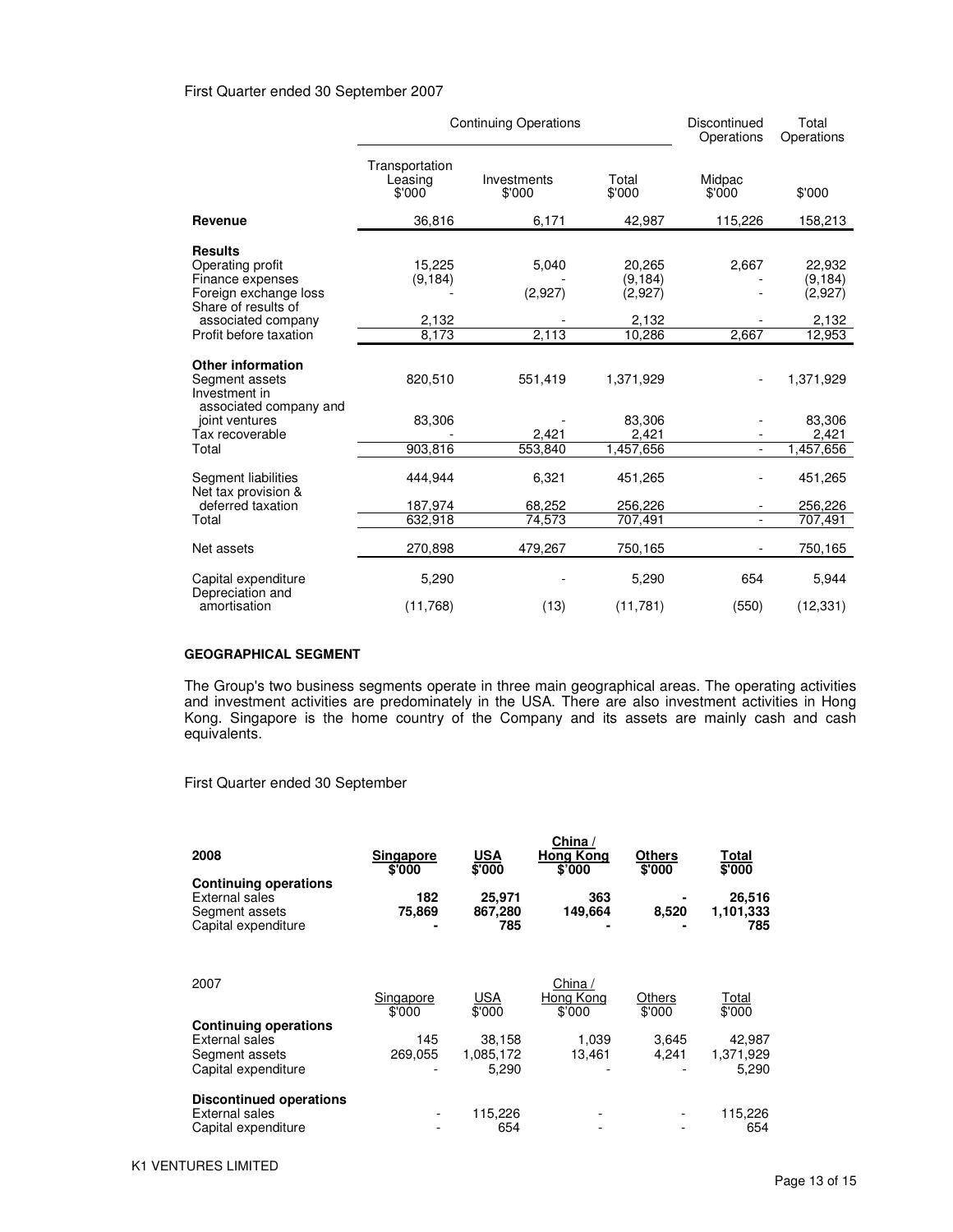# **14. REVIEW OF SEGMENT PERFORMANCE**

Not applicable.

# **15. INTERESTED PERSON TRANSACTIONS**

| Name of Interested Person                                                 |                     | Aggregate value of all<br>interested person<br>transactions during the<br>financial year under<br>review (excluding<br>transactions less than<br>\$100,000 and<br>transactions conducted<br>under shareholders'<br>mandate pursuant to<br><b>Rule 920)</b> |                     | Aggregate value of all<br>interested person<br>transactions conducted<br>under a shareholders'<br>mandate pursuant to<br>Rule 920 of the SGX<br>Listing Manual. |  |  |
|---------------------------------------------------------------------------|---------------------|------------------------------------------------------------------------------------------------------------------------------------------------------------------------------------------------------------------------------------------------------------|---------------------|-----------------------------------------------------------------------------------------------------------------------------------------------------------------|--|--|
|                                                                           | 1 Jul 08            | 1 Jul 07                                                                                                                                                                                                                                                   | 1 Jul 08            | 1 Jul 07                                                                                                                                                        |  |  |
|                                                                           | to                  | to                                                                                                                                                                                                                                                         | to                  | to                                                                                                                                                              |  |  |
|                                                                           | 30 Sep 08<br>\$'000 | 30 Sep 07<br>\$'000                                                                                                                                                                                                                                        | 30 Sep 08<br>\$'000 | 30 Sep 07<br>\$'000                                                                                                                                             |  |  |
| <b>General Transactions</b><br><b>KCL Group</b><br>Greenstreet Partners * |                     |                                                                                                                                                                                                                                                            | 469<br>3,354        | 469<br>3,640                                                                                                                                                    |  |  |
| <b>Corporate Treasury Transactions</b><br><b>KCL Group</b>                | ۰                   | ۰                                                                                                                                                                                                                                                          | 213,754             | 11,722                                                                                                                                                          |  |  |
| Total                                                                     |                     | $\overline{a}$                                                                                                                                                                                                                                             | 217,577             | 15,831                                                                                                                                                          |  |  |

\* This amount represents the full financial year transaction with the interested person as per agreement.

# **BY ORDER OF THE BOARD**

Yang Kai Hsien Company Secretary 6 November 2008